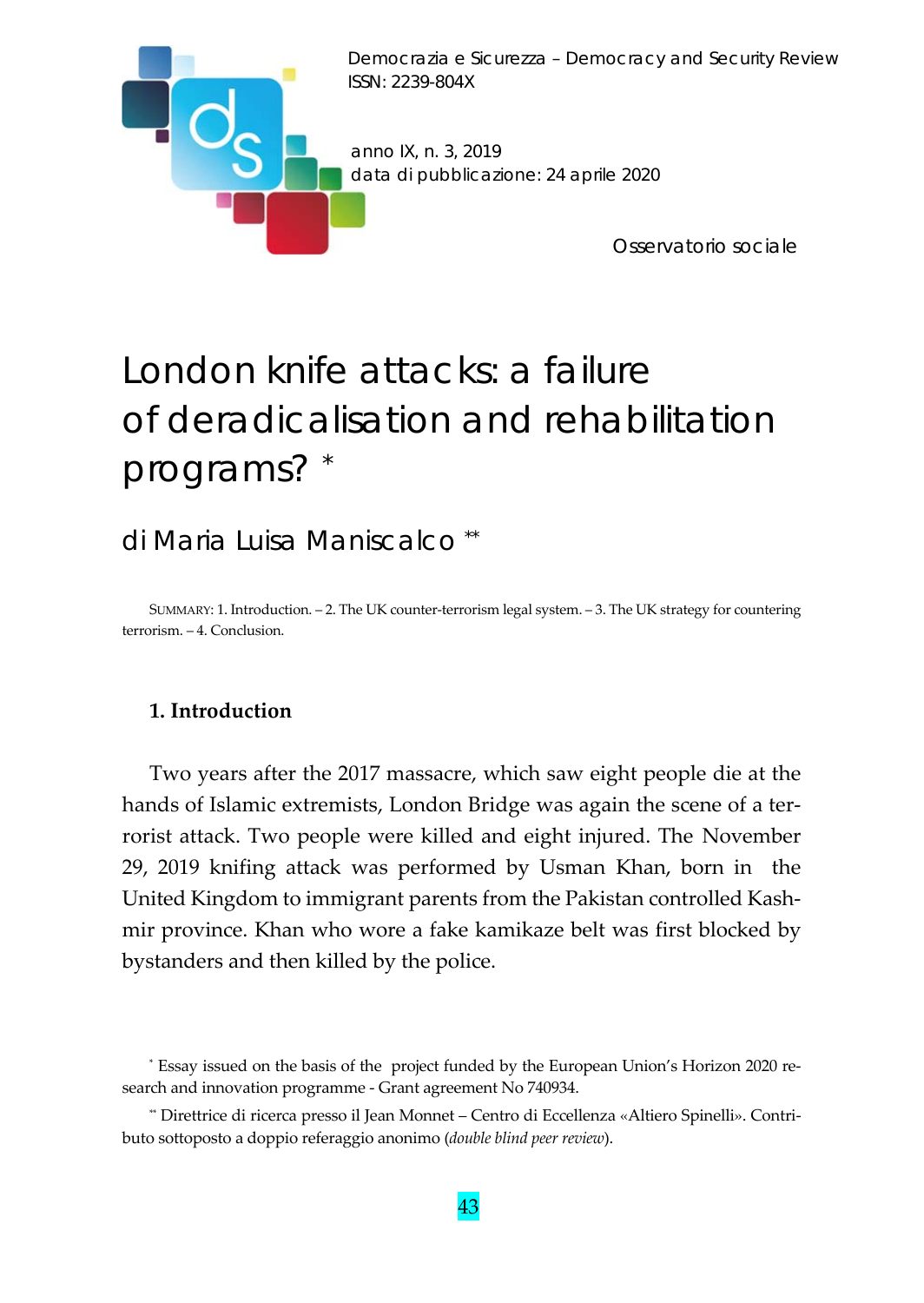

In 2012 Khan – a follower of the Islamist extremist Anjem Choudary, who co-founded the now banned Al-Muhajiroun group – was sentenced to eight years in prison for plotting to blow up the London Stock Ex‐ change, the Houses of Parliament, the US embassy, the home of then London Mayor Boris Johnson and the London Eye. In April 2013, a Court of Appeal gave him a sentence of 16 years. He was granted an early re‐ lease in December 2018 on the agreement that he would wear an electronic monitoring tag.

The London Bridge terror attack unfolded during a conference organised by the Institute of Criminology of the University of Cambridge pro‐ gram called "Learning Together"**.** According to the University of Cam‐ bridge, the aim of this program is to break down prejudices and create new possibilities for all of those who took part. This program is consistent with a consideration of civil society as a key player in a whole-of-society approach to preventing and countering violent extremism and radicalisa‐ tion that lead to terrorism (Khosrokhavar 2014). Furthermore the civil society participation is a fundamental part of building community resilience and contributing to the success of the United Kingdom's strategy in re‐ habilitating and disengaging former terrorists and offenders.

The fifth anniversary of "Learning Together" had been hosted at Fish‐ monger's Hall, near London Bridge, to celebrate how reintegration pro‐ grams work. Khan had been present as a model of the recovery program. He had even written a poem and a note of thanks to the organisers. Paradoxically, the two people killed worked for the program "Learning To‐ gether": Jack Merrit as a course co‐ordinator and Saskia Jones a volunteer.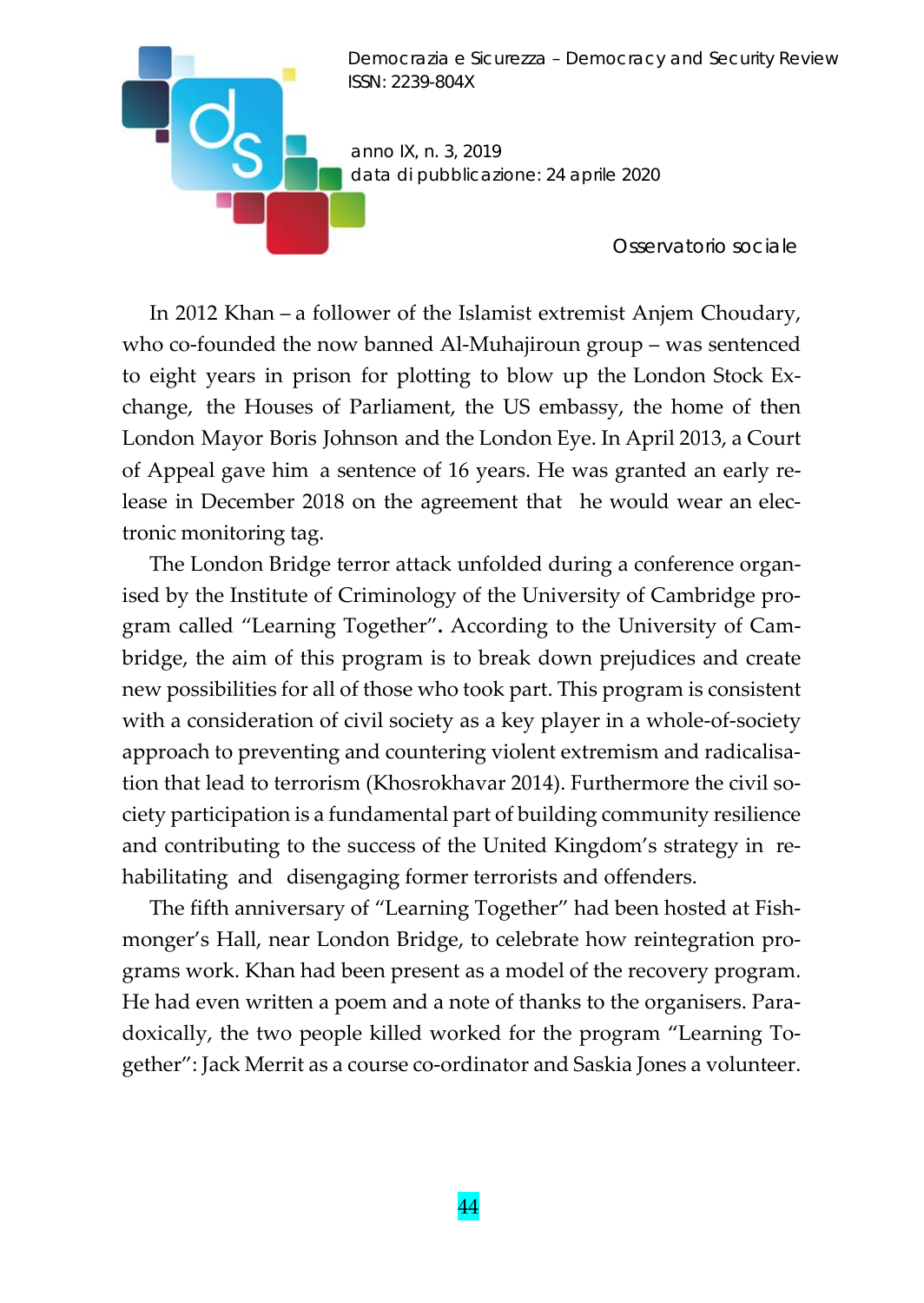

They both dreamed of working to deradicalise and rehabilitate jihadists<sup>1</sup>. So an event that should have celebrated the success of the initiative to deradicalise the jihadists marked its failure in a dramatic and exemplary way.

A further confirmation of the failure of the deradicalisation measures in the United Kingdom, is that one of five of Khan's accomplices in the 2010 plot, Mohibur Rahman, released early after he similarly applied to a deradicalisation program, was jailed again in August 2017 for plotting a mass casualty attack on a police or military target.

A new terrorist assault in London came more than three months after the London Bridge attack. The latter took place on February 2, 2020 around 2 pm in Streatham in the south of London where Sudesh Mamoor Faraz Amman stabbed two pedestrians. Amman who had been released from prison less than a fortnight ago and was under active surveillance when the bloodshed happened was shot dead by British police.

London and Great Britain have already been the scene of numerous jihadist attacks over time. London remains one of the places, in recent history, most involved and most relevant in the evolution of these new forms of European jihadist terrorism. Despite its long history and experience in the fight against terrorism and in the prevention of radicalisation, the UK has again tested its fragility and permeability in the face of potential sudden attacks.

<sup>1</sup> The use of the term "jihadist" may generate controversy because the word *jihad* has various religious significances in Islam. Indeed, simplistically reducing the concept to the use of violence is incorrect and maybe offensive to many Muslims. At the same time, the term is widely used in the Arab and Muslim world by both supporters and critics to indicate groups that use religiously legitimated violence to achieve their political goals. In this essay the term is used to indicate the ideology inspiring the Islamic State, al Qaeda and other like‐minded groups.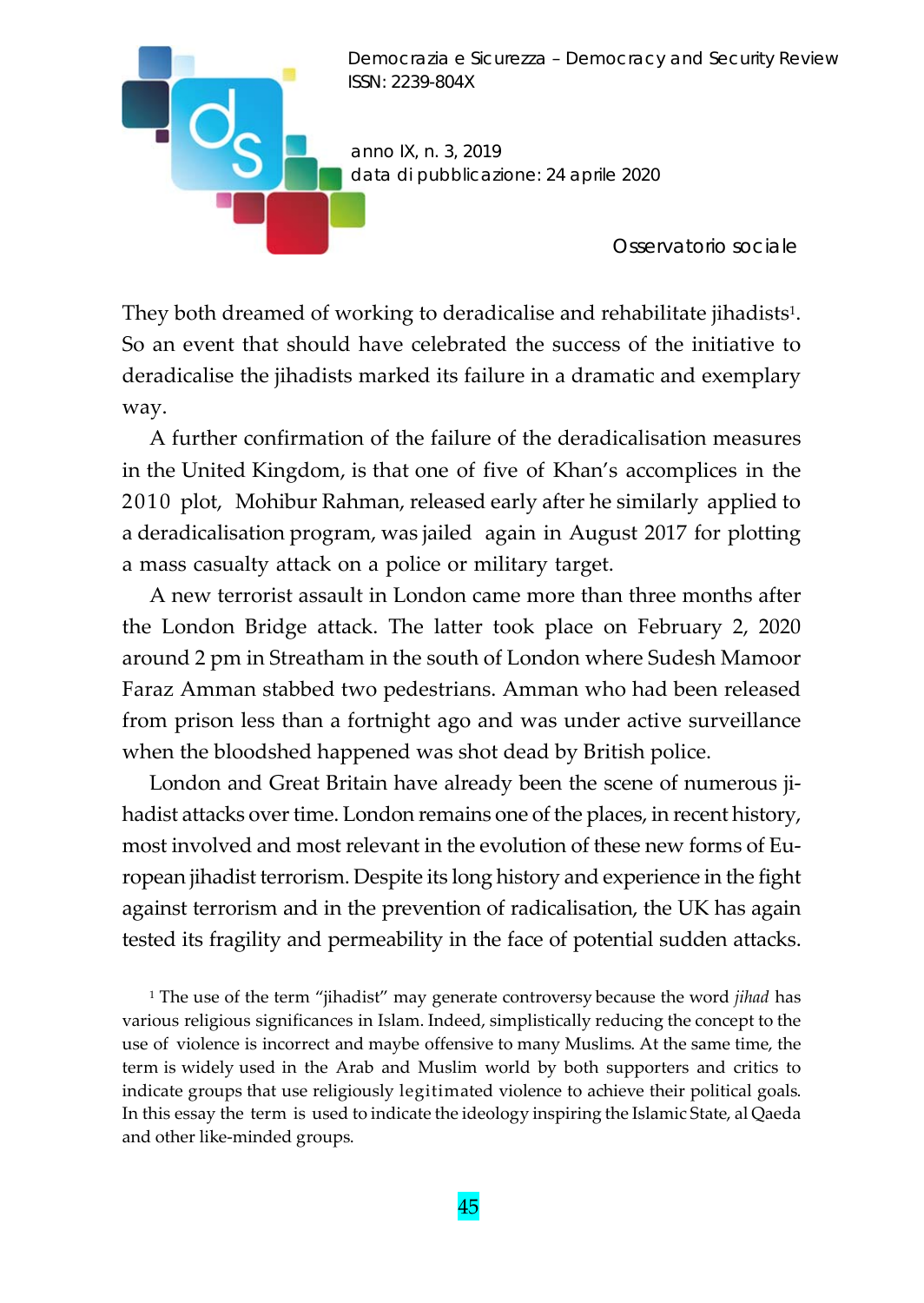

These attacks show the attempts to rehabilitate prisoners are failing and the need of new ideas on deradicalisation.

What happened on November 19, 2019 and on February 2, 2020 made UK citizens fear a renewed major wave of jihadist terrorism. A heated de‐ bate has opened: the push for tougher laws and the government's possible response to recent terror attacks (for example the introduction of emergency legislation making retrospective provision in relation to those sen‐ tenced before the law was changed) are a cause of increasing concern for civil liberties.

#### **2. The UK counter‐terrorism legal system**

The UK has had a long history of counter-terrorism policy and legislation (Maniscalco 2019), at first relating to the separatist conflict in North‐ ern Ireland in the last century. The recent terrorist conflict in Northern Ireland – which began in the late 1960s and is usually deemed to have ended with the Good Friday Agreement of 1998 – lasted for three decades, during which a special legislation was developed.

The policy adopted to deal with this kind of terrorism was as far as possible based on a criminal justice – although somewhat modified – pro‐ cess in order to make it better respond to challenges posed by the nature of terrorist secret groups and their ability to intimidate the community, witnesses and jurors.

In the UK, long‐standing laws and measures similar to an emergency regime, albeit adopted outside of a formally declared state of emergency, are operational. In this legislation terrorism is just one form of emergency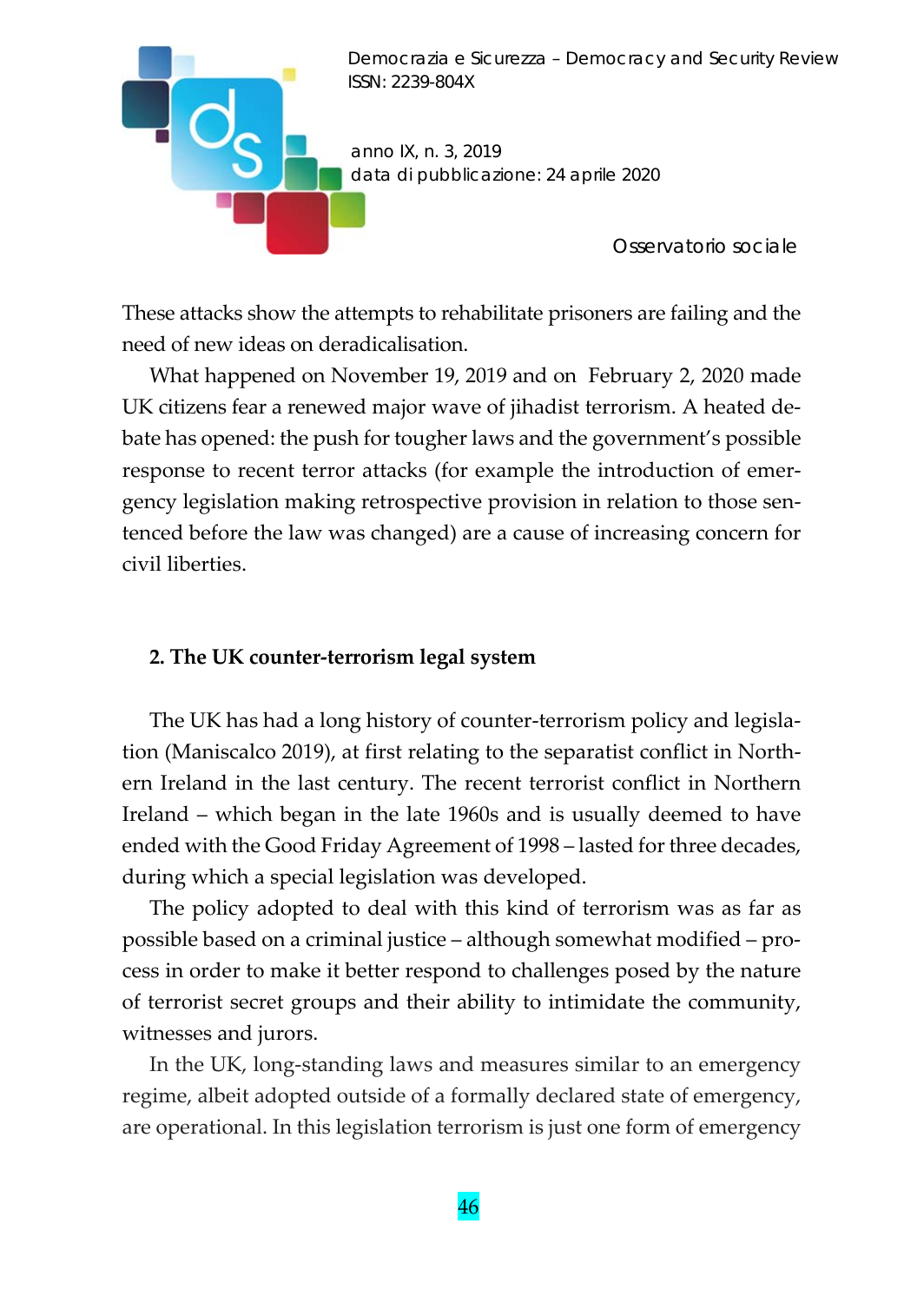

 $\blacksquare$ 

*Osservatorio sociale* 

where special powers may be invoked in order to provide the government with "enhanced" emergency powers. Counter terrorism is a reserved matter<sup>2</sup>, but many of the local implementation mechanisms, such as policing and justice in Scotland and Northern Ireland, and health, education and local government in Scotland, Wales and Northern Ireland are de‐ volved. It should also be noted that Scotland and Northern Ireland are separate legal jurisdictions from England and Wales, and Scotland oper‐ ates a different system of law.

Just before the terrorist attacks in New York and Washington on Sep‐ tember 11th, the awareness of having to deal with a changed landscape of terrorism and particularly with the rise of Islamist terrorism led to the adoption of the Terrorism Act 2000 (TA) that, unlike the previous laws on the fight against terrorism, appears as permanent legislation and is appli‐ cable throughout the territory of the United Kingdom and not only a part of it3.The Terrorism Act 2000 completely reforms the law concerning the prevention of terrorism in the United Kingdom, albeit with some excep‐ tions; furthermore, it applies to any terrorist activity in the United King‐ dom and abroad.

Following a succession of disrupted or actual terror attacks in Britain and other locations across Europe, the UK government began drafting ad‐ ditional legislative action to meet the threat. Between 2001 and 2010, many additional pieces of "counter-terrorism" legislation were adopted

<sup>2</sup> In the United Kingdom reserved matters and excepted matters are the areas of public policy where the UK Parliament has retained the exclusive power (jurisdiction) to make laws (legislate) in the devolved nations (Scotland, Wales and Northern Ireland).

<sup>3</sup> https://www.legislation.gov.uk/ukpga/2000/11/contents.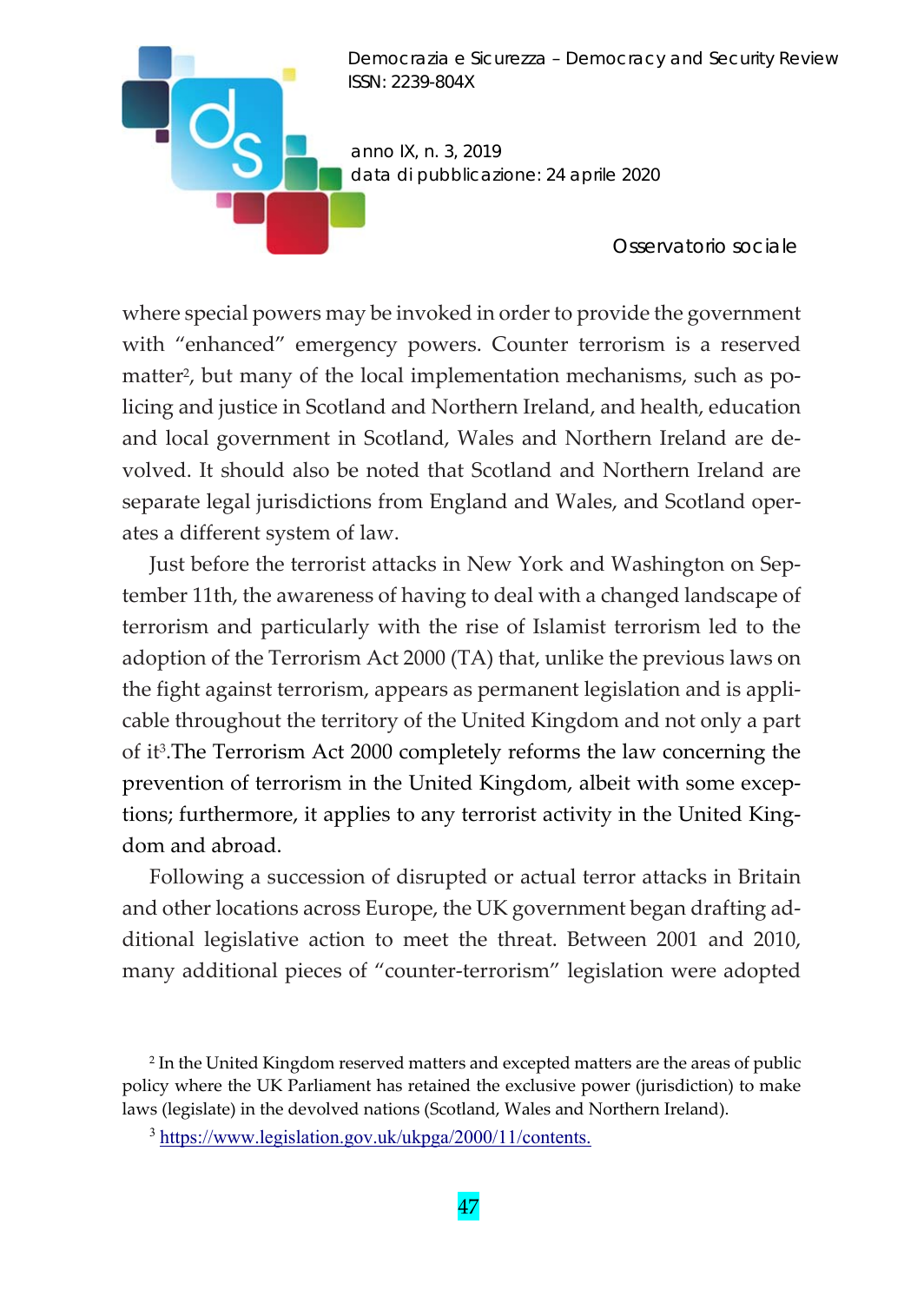

*Osservatorio sociale* 

with tight control measures expanding the Terrorism Act 2000 definition of terrorism through the so-called "terrorism-related" activities.

**D** 

After the 7/7 bombing in London, British authorities passed more security legislation while simultaneously coming to the realisation that securitisation was not enough. Indeed the attack marked a decisive change on the personal characteristics of the perpetrators, which anticipated one of the most significant innovations of the third generation of jihadism and its protagonists in Europe. This change occurred in the same period when Abu Musab Al‐Zarqawiʹs bloody action in Iraq – both ideologically and practically through the beginning of the use of the web and social net‐ works to advertise terrorist actions and executions – also had a strong im‐ pact on the evolution of jihadism and determined the basic conditions that then made the advent of Isis possible.

The Terrorism Act 2006 created new offences related to terrorism and amended existing ones<sup>4</sup>; some of its terms have proven to be highly controversial. The following are some of the new criminal offences: a) encour‐ agement of terrorism (prohibits the publishing of "a statement that is likely to be understood … as a direct or indirect encouragement or other inducement ... to the commission, preparation or instigation of acts of terrorism") $5$ ; b) disseminating terrorist publications (prohibits the dissemination of a publication which is likely to be understood as either directly

<sup>4</sup> http://www.legislation.gov.uk/ukpga/2006/11/pdfs/ukpga\_20060011\_en.pdf.

<sup>5</sup> Indirect encouragement statements include every statement which glorifies the commission or preparation (whether in the past, in the future or generally) of such acts or offences; and is a statement from which those members of the public could reasonably be expected to infer that what is being glorified is being glorified as conduct that should be emulated by them in existing circumstances.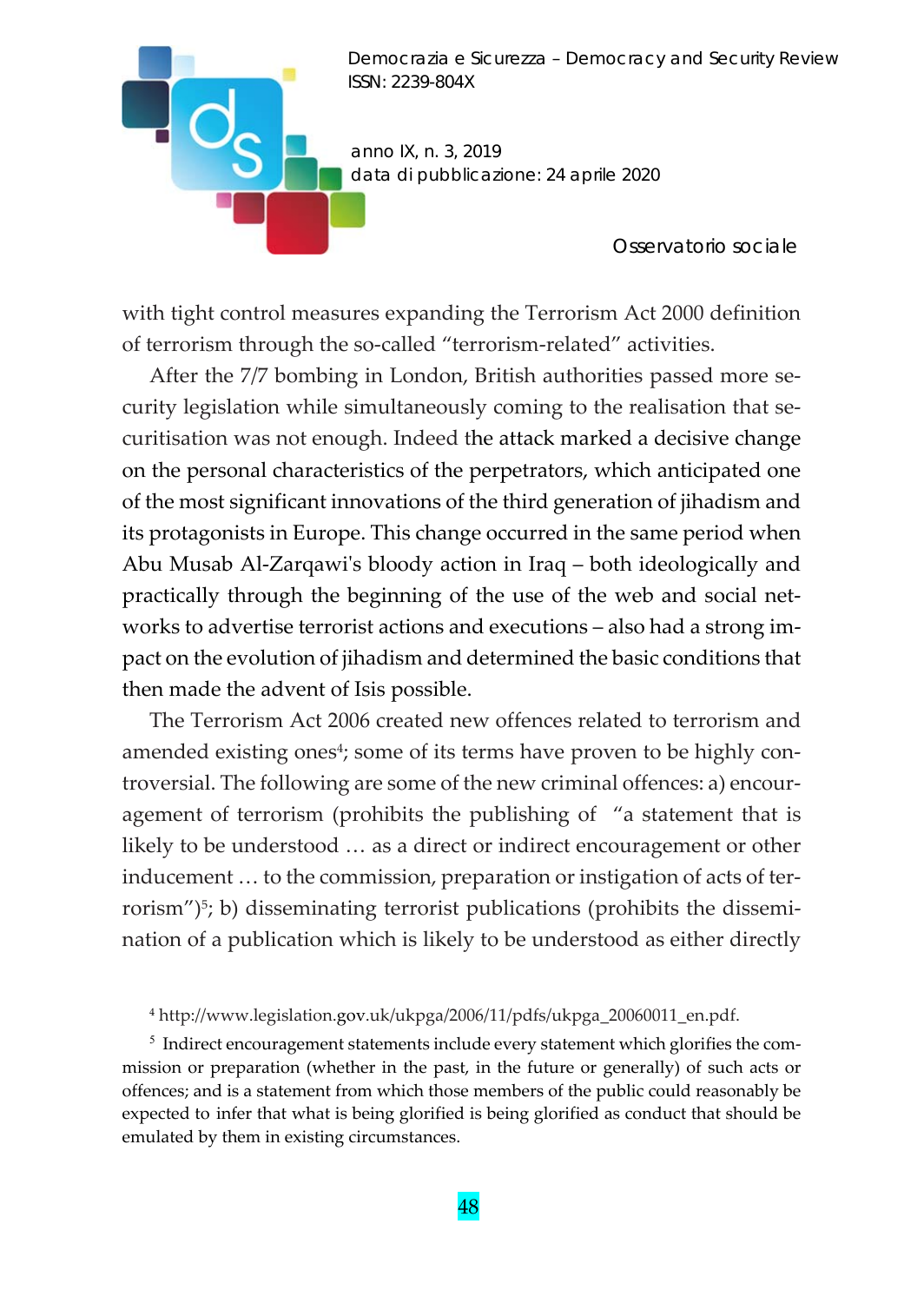*anno IX, n. 3, 2019 data di pubblicazione: 24 aprile 2020* 

*Osservatorio sociale* 

or indirectly encouraging terrorism, or includes information which is likely to be understood as being useful in the commission or preparation of an act of terrorism); c) preparation of terrorist acts (prohibits anyone from engaging in any conduct in preparation for an intended act of ter‐ rorism); d) training for terrorism (prohibits anyone from training others in terrorist activities, or from receiving training); e) attendance at a place used for terrorist training (prohibits anyone from being at a place where training is going on whether in the United Kingdom or abroad, provided the person knew or reasonably believed that it was happening).

The government considered this Act a necessary response to an unprecedented terrorist threat; it met with opposition from those who be‐ lieved it was an undue imposition on civil liberties.

On December 14, 2011, the Terrorism Prevention and Investigation Measures Act 2011 (TPIM)<sup>6</sup> came into force. The law provides the statutory framework for administrative restrictions on people suspected of posing a threat to national security and replaces the "control orders" with the "terrorism prevention and investigation measures" that have characteristics very similar to the previous measures. On the basis of these new measures, the Home Secretary may assign such a person to a particular residence, restrict with whom they may live, impose geographic and curfew restrictions, and limit association and communication with others.

The "terrorism prevention and investigation measures" can be applied to UK nationals and foreigners, are limited to two years and allow, among other things: a) assigned overnight residence; b) a ban on travel

<sup>6</sup> http://www.legislation.gov.uk/ukpga/2011/23/contents/enacted.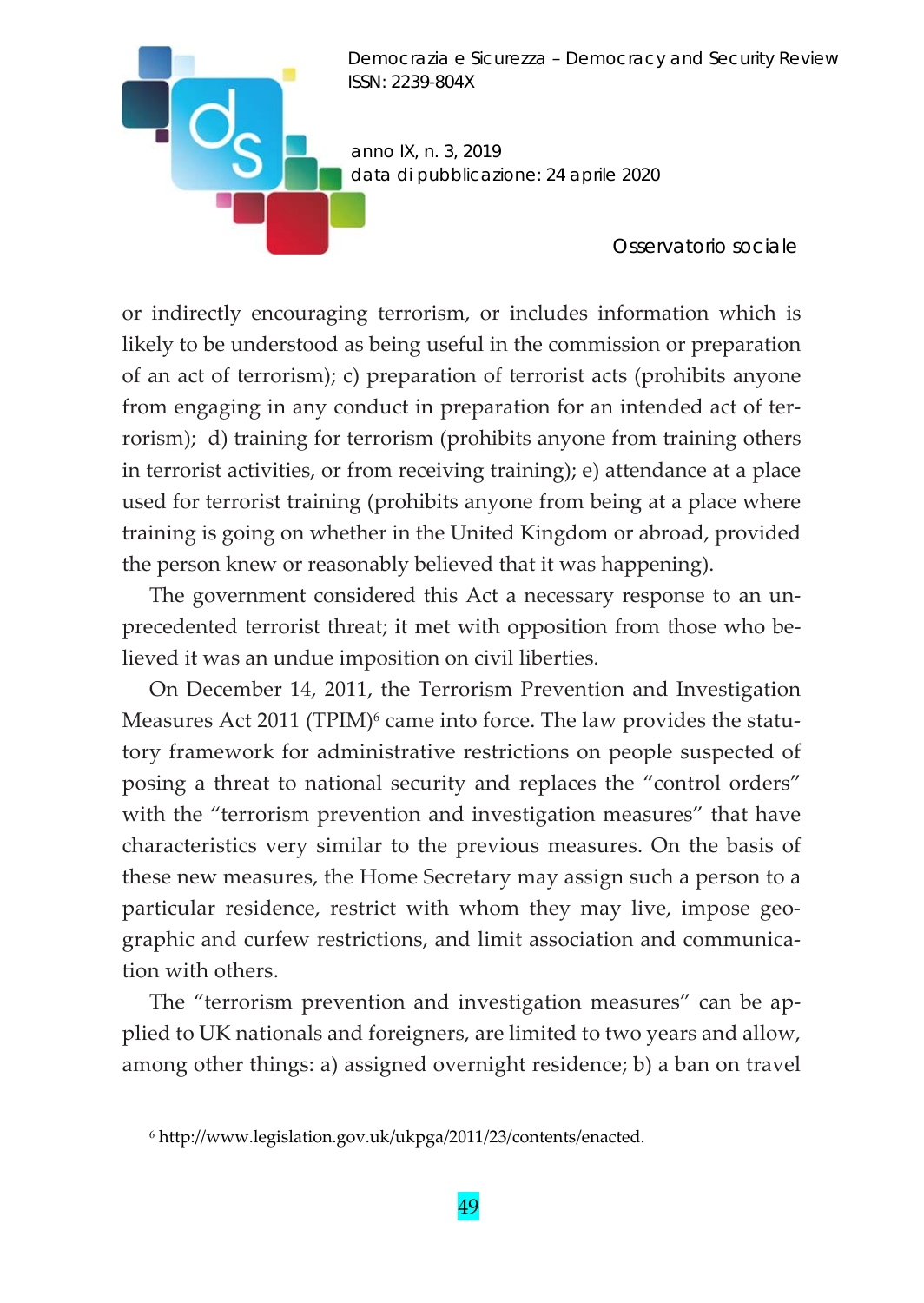

outside the country or outside a specified area within the UK; c) exclu‐ sion orders prohibiting a person from entering an area or specific types of places (such as internet cafes); d) restrictions on access to financial services and the use of mobile phones; e) restrictions on association with other people.

In November 2016, Parliament passed the Investigatory Powers Act 20167 (nicknamed the Snoopers' Charter), the most significant update of British surveillance laws in 15 years. The Act comprehensively sets out and, in limited respects, expands the electronic surveillance powers of the UK Intelligence Community and law enforcement agencies, mandating broad powers for bulk interception, bulk acquisition and access to bulk personal datasets. It also aims to improve the safeguards on the exercise of those powers. The Act also creates a new criminal offence for unlaw‐ fully accessing internet data.

The Snoopers' Charter allows intelligence services to hack phones and computers and even use a suspect's camera or microphone in their smartphones to eavesdrop remotely on conversations. These warranted powers allow the security services and the law enforcement agencies to monitor the content of emails, texts, phone calls and real-time conversations. It also contains wide‐ranging powers to require web and phone companies to retain records of everyone's web browsing histories and communications data records for phone calls and texts for two years for access by the intelligence and law enforcement services.

<sup>7</sup> http://www.legislation.gov.uk/ukpga/2016/25/contents/enacted.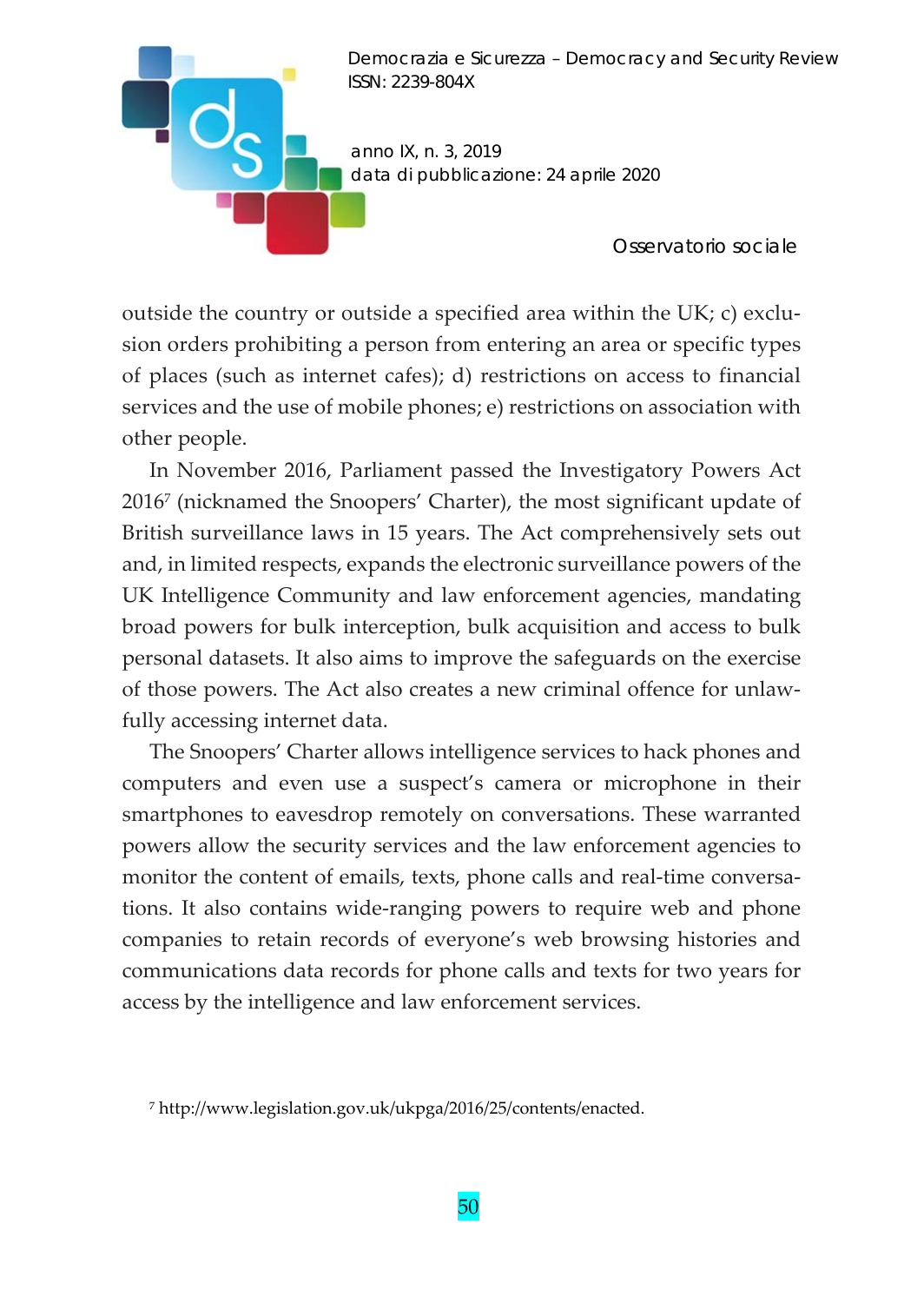

*Osservatorio sociale* 

On 12 February 2019, the Counter‐Terrorism and Border Security Act 20198 became law after passing UK parliament with less debate than many had hoped while Brexit dominated the political agenda. It received royal assent on 12 February 2019 and came into force on 12 April 2019. The law updates existing counter‐terrorism legislation to reflect the digital age, in‐ cluding the way in which people view content online. It also reflects the speed at which terrorism plots develop.

The law also intends to address hostile activities that threaten the national security committed by individuals or that may be carried out for, or on behalf of, a state other than the UK, or otherwise in the interests of a state other than the UK.

In addition, the Counter‐Terrorism and Border Security Act 2019: a) amends certain terrorism offences for the digital age; b) reflects contem‐ porary patterns of radicalisation, ensuring laws reflect modern use of the internet; c) intends to help meet the operational needs of intelligence services and police forces, strengthening their powers to prevent and inves‐ tigate terrorist offences; d) increases the maximum penalty for certain of‐ fences, ensuring the punishment better reflects the crime and better prevents reoffending; e) manages offenders following their release from custody; f) intends to prevent and investigate terrorist offences; and g) creates extensive new border security powers, which include accessing information on electronic devices.

The new law has been criticised in several respects, including how it limits freedom of expression and access to information online and creates

<sup>8</sup> http://www.legislation.gov.uk/ukpga/2019/3/contents/enacted.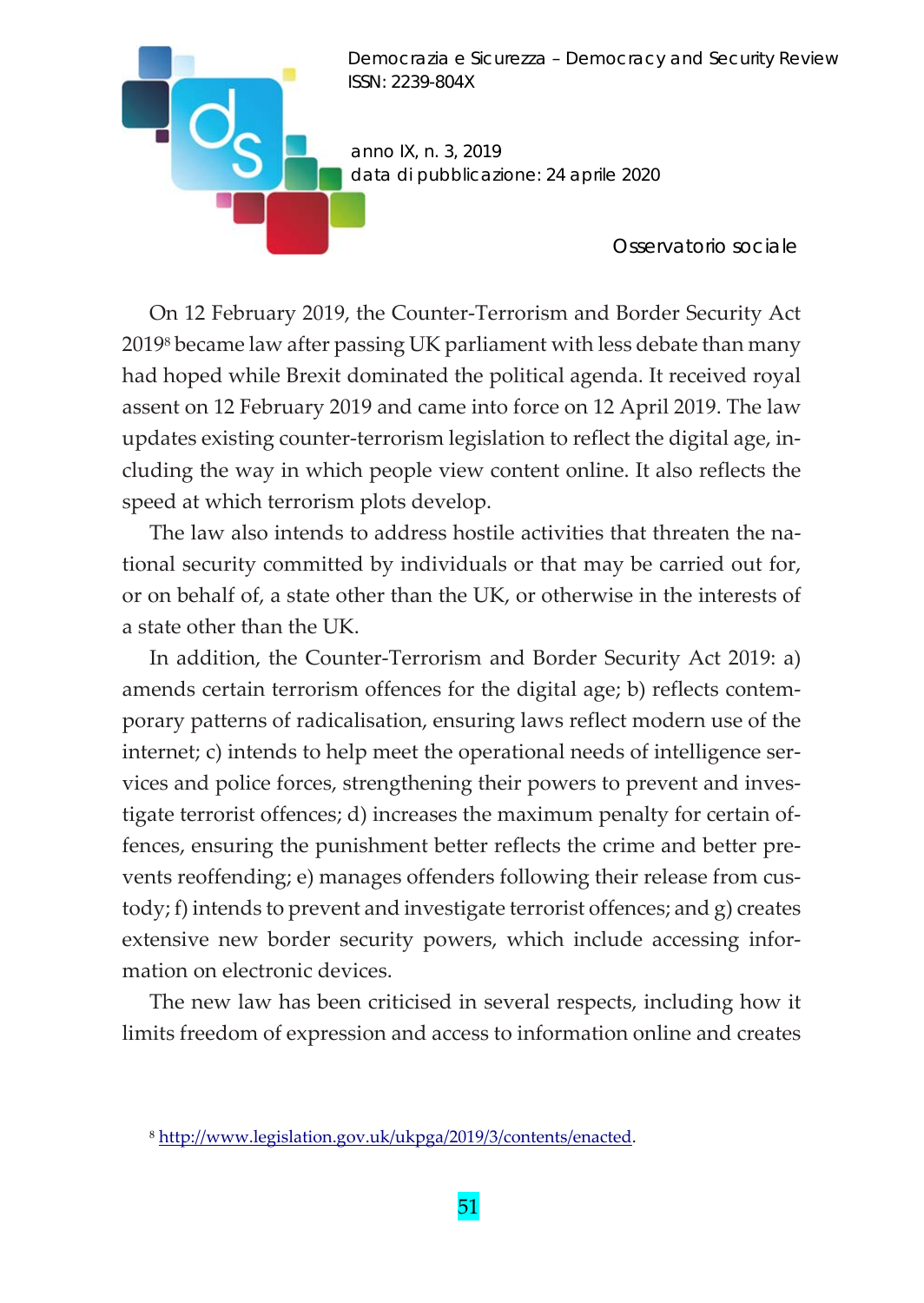

extensive new border security powers, which include access to information on electronic devices.

Lastly the United Kingdom has over the years strengthened legislative tools to target and disrupt terrorist finance.

#### **3. The UK strategy for countering terrorism**

In addition to the powerful legal measures, the United Kingdom has developed a set of strategies and interventions to counter terrorism and radicalisation.

CONTEST is the name of the United Kingdom's counter‐terrorism strategy. It was first developed by the Home Office in early 20039. The aim of the strategy is "to reduce the risk to the UK and its interests overseas from terrorism, so that people can go about their lives freely and with confidence". This strategy is based on the conviction that terrorism policies need to address not only the immediate threat of attacks but the longer term factors that enable terrorist groups to grow and flourish.

Updates on the strategy were published in 2006, 2009, 2011, and 2018<sup>10</sup>. The last one focuses on all types of terrorism and reflects the findings of a fundamental review of all aspects of counter terrorism, updating and

<sup>9</sup> The government introduced Prevent in 2003 but it wasn't made public for some years. In practice, it is delivered differently in the different devolved nations of the UK as many of the organisations involved, for example, the police and councils, are under the control of devolved governments. The Prevent strategy is not applied in Northern Ireland.

<sup>10</sup> https://assets.publishing.service.gov.uk/government/uploads/system/uploads/attachment\_data/file/716907/140618\_CCS207\_CCS0218929798‐1\_CONTEST\_3.0\_WEB.pdf.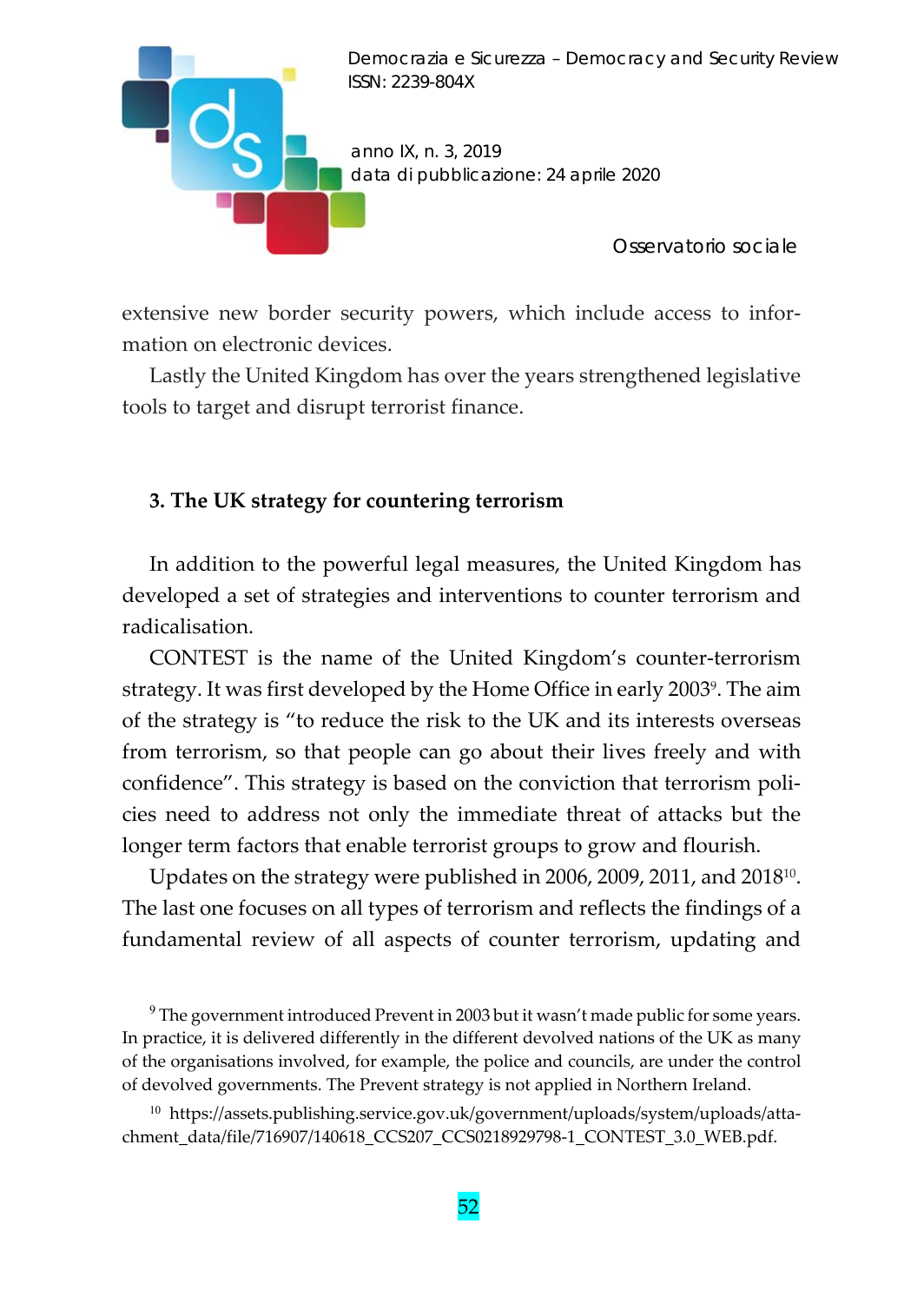*anno IX, n. 3, 2019 data di pubblicazione: 24 aprile 2020* 

 $\overline{\phantom{a}}$ d

*Osservatorio sociale* 

strengthening this approach within the tried-and-tested strategic frame work of the four work strands: a) Prevent: safeguard people from becoming terrorists or supporting terrorism; b) Pursue: stop terrorist attacks happening in the UK and overseas; c) Protect: strengthen protection against a terrorist attack in the UK and overseas; d) Prepare: mitigate the impact of terrorist incidents if they occur. The primary outcome is to reduce: a) intent; b) capability; c) vulnerability; and d) impact.

The approach of 2018 strategy is similar to the previous one of 2011, but it implements new changes that increase and optimise capabilities in domestic investigations. It includes more prevention by disrupting terror‐ ist threats earlier and faster by allowing authorities to intervene in the early stages (prosecution for terrorist offences, longer sentences and better supervision of individuals after prison). Information sharing is the key of the new strategy: Better communication channels on the local and na‐ tional levels; integrated relationships with the private sector to ensure certain venues, detect faster alerts and detect suspicious purchases.

The current Prevent strategy addresses all forms of terrorism and rad‐ icalisation as the "process by which a person comes to support terrorism and forms of extremism leading to terrorism".

Prevent has distinct objectives: a) Challenging the ideology that supports terrorism and those who promote it. Prevent recognises that people who are engaged in terrorist activities are often initially drawn into extremist narratives and beliefs, and these narratives (violent and non‐violent) should be challenged to stop people moving from extremism into terror‐ ism. So a fundamental part of Prevent lies in challenging ideologies that lead to extremism and violence and disrupting the ability of terrorists to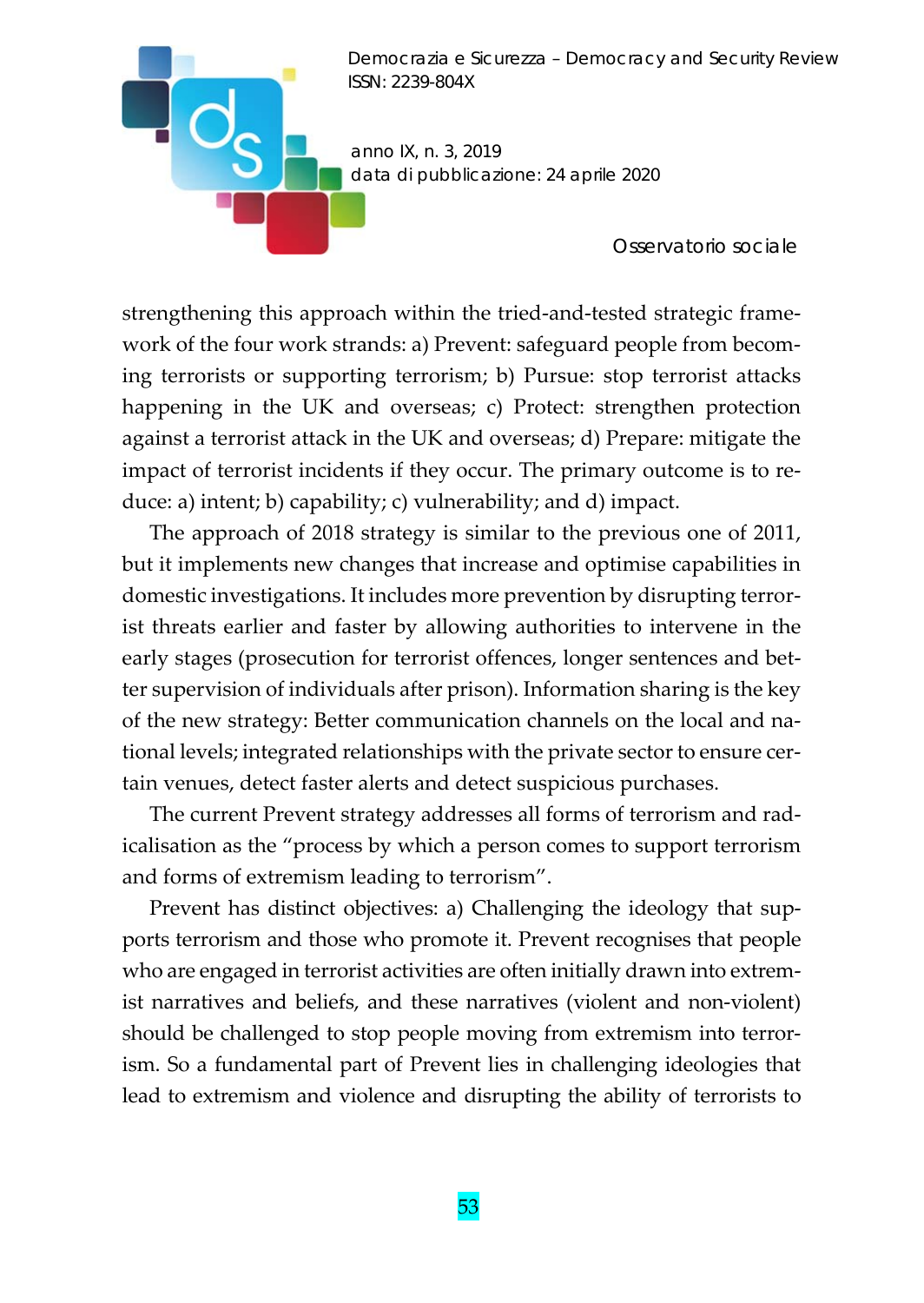*anno IX, n. 3, 2019 data di pubblicazione: 24 aprile 2020* 

*Osservatorio sociale* 

promote them. To avoid the dissemination of terrorist material, Prevent focuses on building strong counter‐terrorist narratives and on online activity in order to ensure there are no safe places for terrorists online. b) Protecting and supporting vulnerable people. Radicalisation is usually a process, not an event. During that process it is possible to intervene to prevent vulnera‐ ble people from being drawn into terrorist-related activity.

A wide range of sectors work to prevent people becoming terrorists or supporting terrorism; priority areas include education, faith, health, crim‐ inal justice and charities. More specifically, the Prevent program foresees government cooperation with many civil society organisations located in over forty priority areas spread across the country. The public sector or‐ ganisations are subject to a duty to prevent people from being drawn into terrorism. The duty requires local authorities, schools, colleges, higher ed‐ ucation institutions, health institutions, prisons and probation, and the police to consider the need to protect people from being attracted to ter‐ rorism. The duty is designed to help ensure that vulnerable people at risk of radicalisation are as supported as they would be if subjected to other processes protecting people from exploitation by a series of other dam‐ ages such as drugs, gangs, and physical and sexual exploitation. Prevent and its Channel program were placed on a statutory footing by the Coun‐ ter‐Terrorism and Security Act 2015.

The new element of the 2018 Prevent strategy is the inclusion of De‐ sistance and Disengagement Program s (DDP) under its purview. DDP has been running in pilot through 2017, focusing on people subject to court‐approved conditions, including all terrorism and terrorism‐related offenders on probation licence, as well as those on TPIMs and those who have returned from conflict zones in Syria or Iraq (the so-called foreign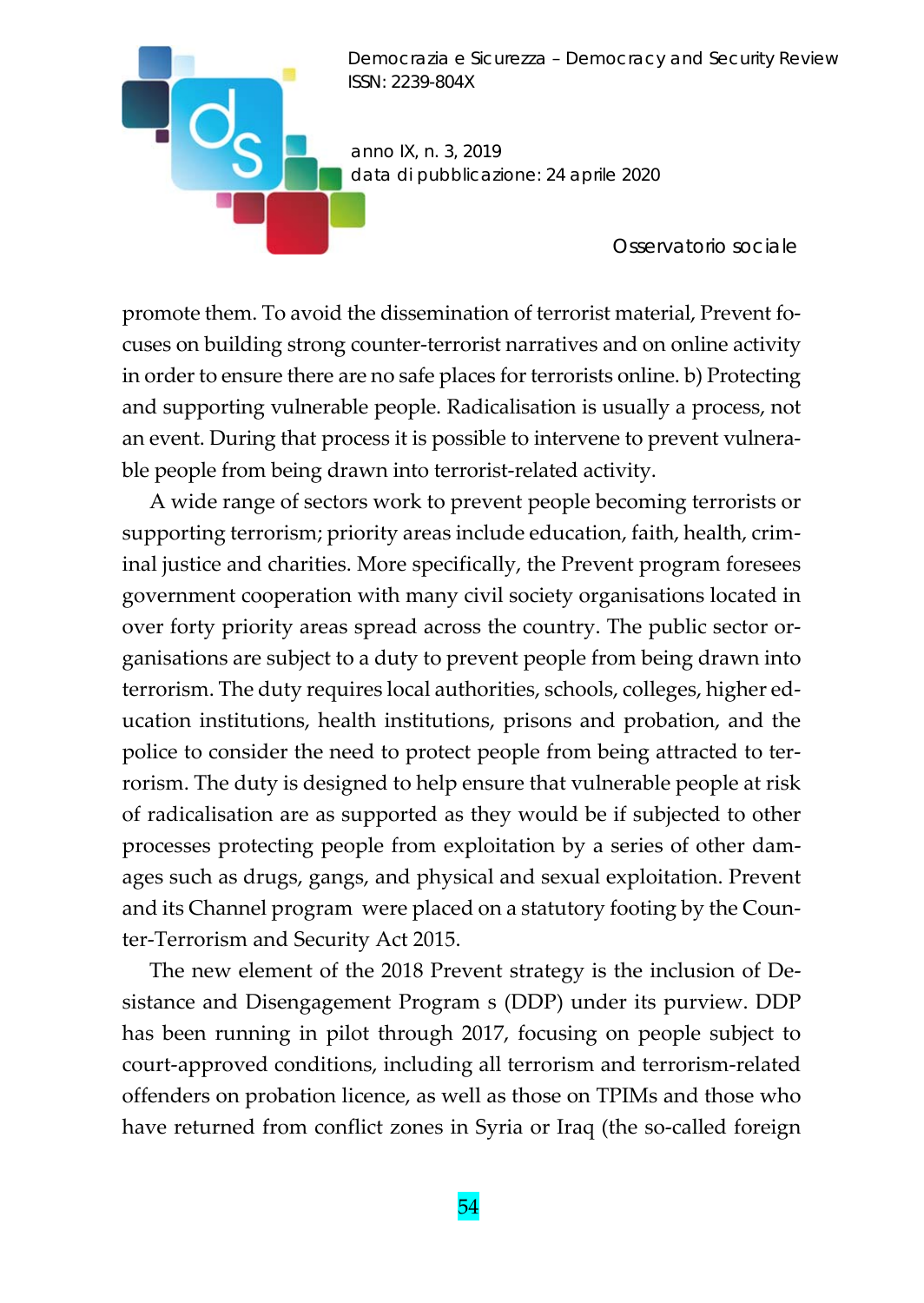

*Osservatorio sociale* 

terrorist fighters) and are subject to Temporary Exclusion Orders (TEOs). The DDP reflects increasing collaboration across different elements of the counter-terrorism system, notably Prevent and Pursue. The offered support could include mentoring, psychological support, and theological and ideological advice.

**D** 

Prevent has been the subject of criticism, and the decision to impose a statutory duty on public sector organisations has been particularly controversial. In August 2016, the Home Affairs Select Committee published a report, "Radicalisation: The counter‐narrative and identifying the tip‐ ping point" following an inquiry into the government's counter‐extrem‐ ism strategy<sup>11</sup>. The Committee sought views on the effectiveness of Prevent and the key problems with it. The report concluded that failure to address concerns about Prevent among the communities most affected by it would mean that it would continue to be viewed with suspicion. The new version of Prevent also sparked the same reactions from various sec‐ tions of British society. More recently (2019) the Commission for Counte‐ ring Extremism12 published a new report highlighting some of Prevent's weaknesses (Fenwick 2019).

Another CONTEST work strand is Pursue; its purpose is to stop ter‐ rorist attacks happening in the country and against UK interests overseas.

<sup>12</sup> The Commission for Countering Extremism is a British government independent agency created under Prime Minister Theresa May in response to the 2017 Manchester Arena bombing. The Commission for Countering Extremism supports society to fight all forms of extremism. It advises the government on new policies to deal with extremism, including the need for any new powers: https://www.gov.uk/government/organisations/commission-for-countering-extremism

<sup>11</sup> https://publications.parliament.uk/pa/cm201617/cmselect/cmhaff/135/135.pdf.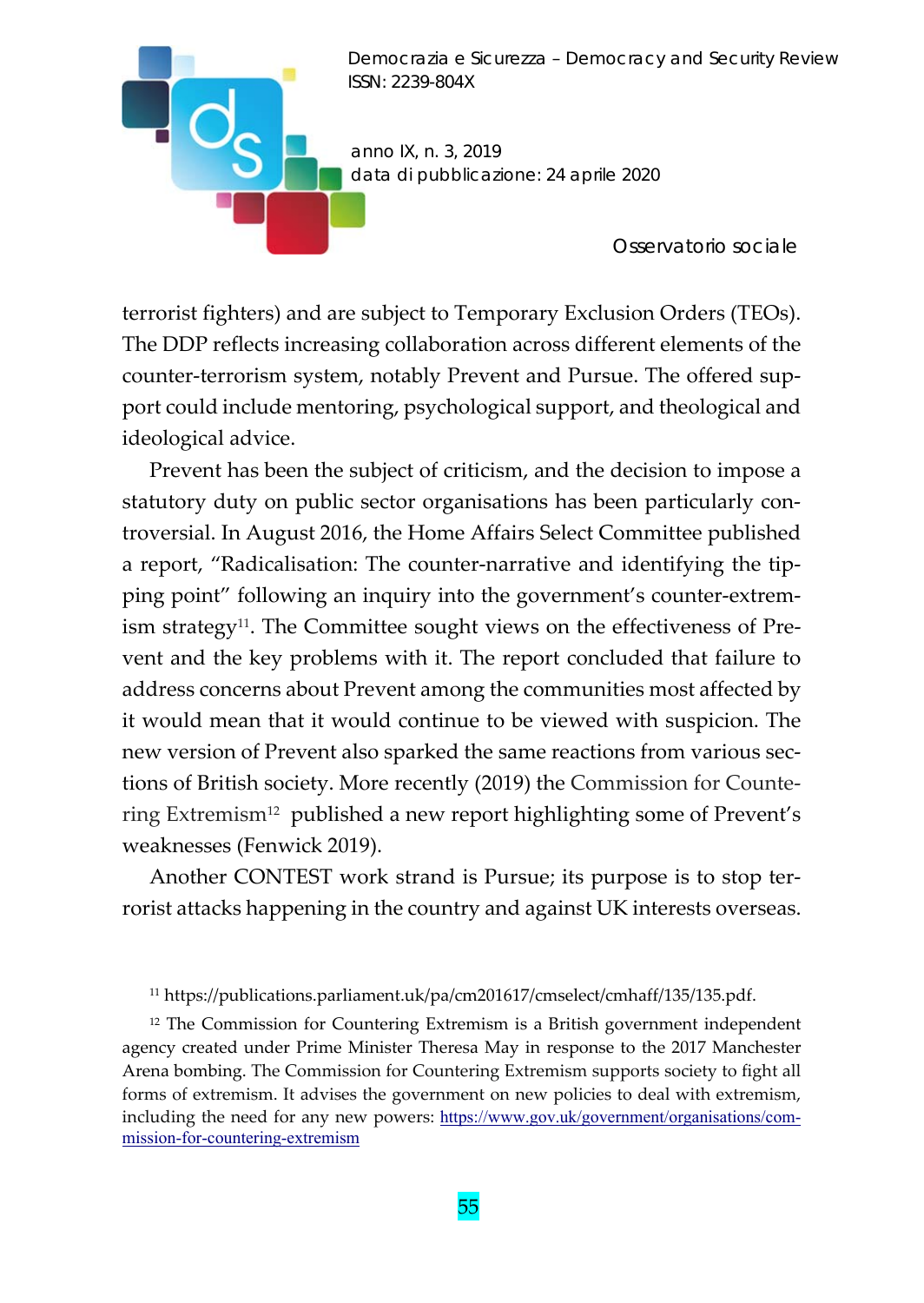*anno IX, n. 3, 2019 data di pubblicazione: 24 aprile 2020* 

*Osservatorio sociale* 

To disrupt terrorist activity in addition to the capabilities of counter‐ter‐ rorism policing and the security and intelligence agencies, including covert human intelligence sources, surveillance assets and the lawful inter‐ cept of communications, Pursue uses a wide range of tools; for example, working to proscribe organisations, freeze and seize their financial assets, and break up networks and associations in prison. Conviction in court and imprisonment are considered the most effective way to stop and de‐ ter terrorists and deliver justice to their victims. Its objectives are to: a) detect and understand terrorist activity; b) investigate terrorist activity; and c) disrupt terrorist activity, including through prosecutions.

Another one is Protect; its purpose is to strengthen protection against a terrorist attack in the UK or against its interests overseas and so reduce its vulnerability. The work focuses on border security, transport systems, national infrastructure, and crowded places. Protective security is princi‐ pally achieved by identifying risks, assessing vulnerabilities and encouraging infrastructure owners and operators to implement proportionate mitigation measures.

The last work strand is Prepare that aims to mitigate the impact of a terrorist incident when it cannot be stopped. The UK approach to prepar‐ ing for civil emergencies (including terrorist attacks) is to build and main‐ tain generic capabilities applicable for use in any eventuality. For a terror‐ ist attack, additional specialist capabilities are envisaged. The Home Of‐ fice works with intelligence agencies and emergency services to stop a terrorist attack and recover from its consequences. The emergency ser‐ vices have trained specialists to deal with terrorist incidents – including armed officers supported by specialist fire and ambulance teams. They also have skills and equipment to deal with an attack using a chemical,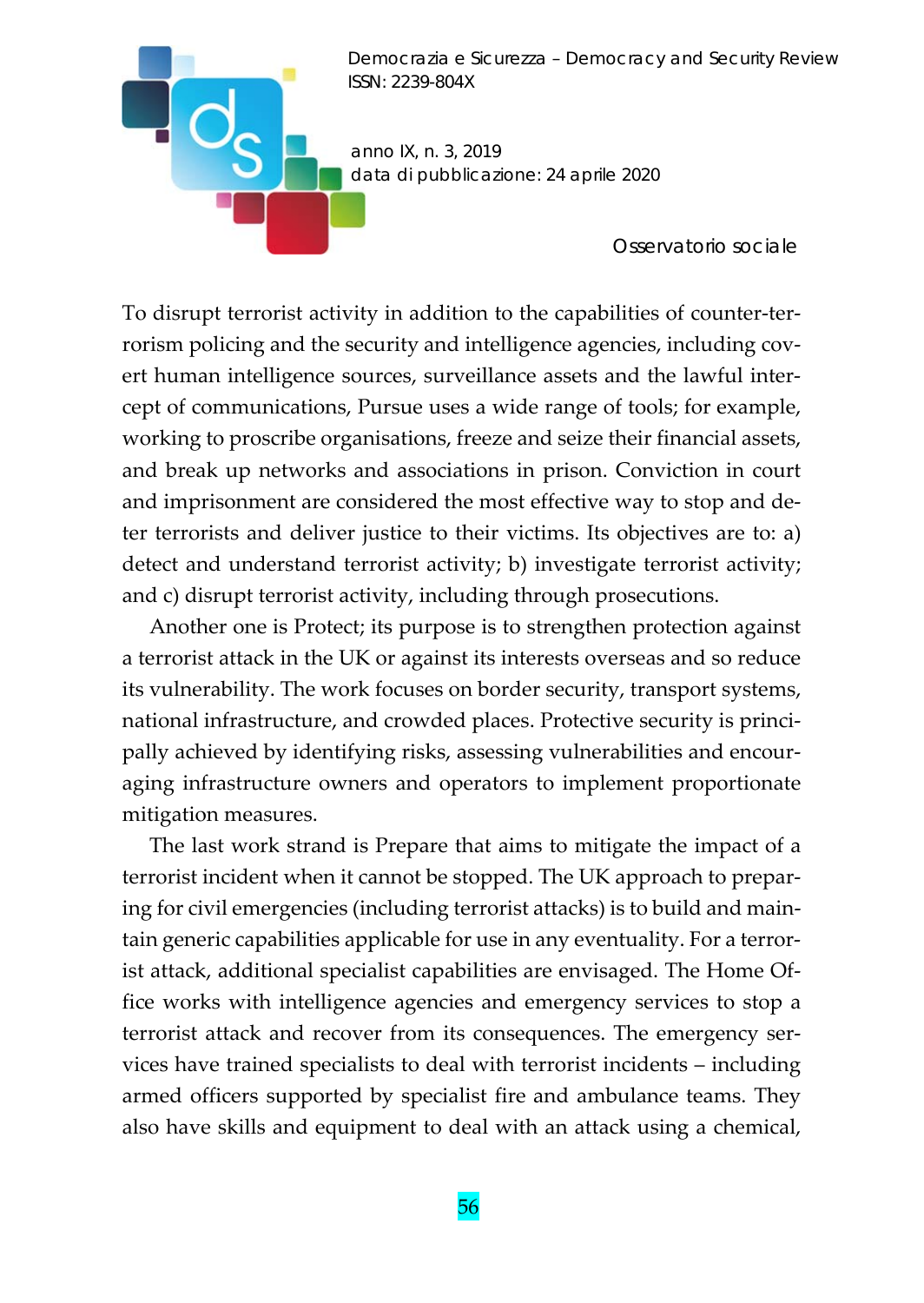

biological, radiological or nuclear (CBRN) device. The objectives of Pre‐ pare are to: a) deliver a coordinated multi‐agency response to all types of terrorist attacks; b) ensure that the UK has a full range of capabilities to respond to current and future threats; c) minimise the impact of terrorist attacks on people, services and communities.

### **4. Conclusion**

The UK policy for combating terrorism and countering violent radicalisation has become over the years a complex and articulated set of levels, regulations and measures that permeate and involve the whole society, its actors and stakeholders, in different roles and environs.

Despite such considerable commitment, the problems of integration of the Muslim population remain<sup>13</sup>, together with the threat from home-

<sup>13</sup> The UK has the third-largest Muslim population in the European Union, after France and Germany, and, according to new figures, is home to more than 3 million Muslims for the first time ever, with more than half born outside the UK. The number has doubled in just over a decade as a result of soaring immigration and high birth rates. The United Kingdom has a tradition of receiving people from different ethnic or religious groups and taking a multicultural approach, allowing people to live in the UK whilst continuing to practice their own traditions rather than expecting them to adapt to the so‐called "British way". However, despite its long history of relationships and mutual influence with Muslim populations linked to its colonial past the segregation into ethnic enclaves, some integration problems of the Muslim population and the threat from home-grown terrorism have thrown the multicultural policies into crisis. In 2016, on behalf of the British government, Dame Louise Casey produced a report on integration in the UK, in which she concluded that Muslims were the hardest ethnic and religious community to integrate*.* See Casey (2016) and Maniscalco (2017).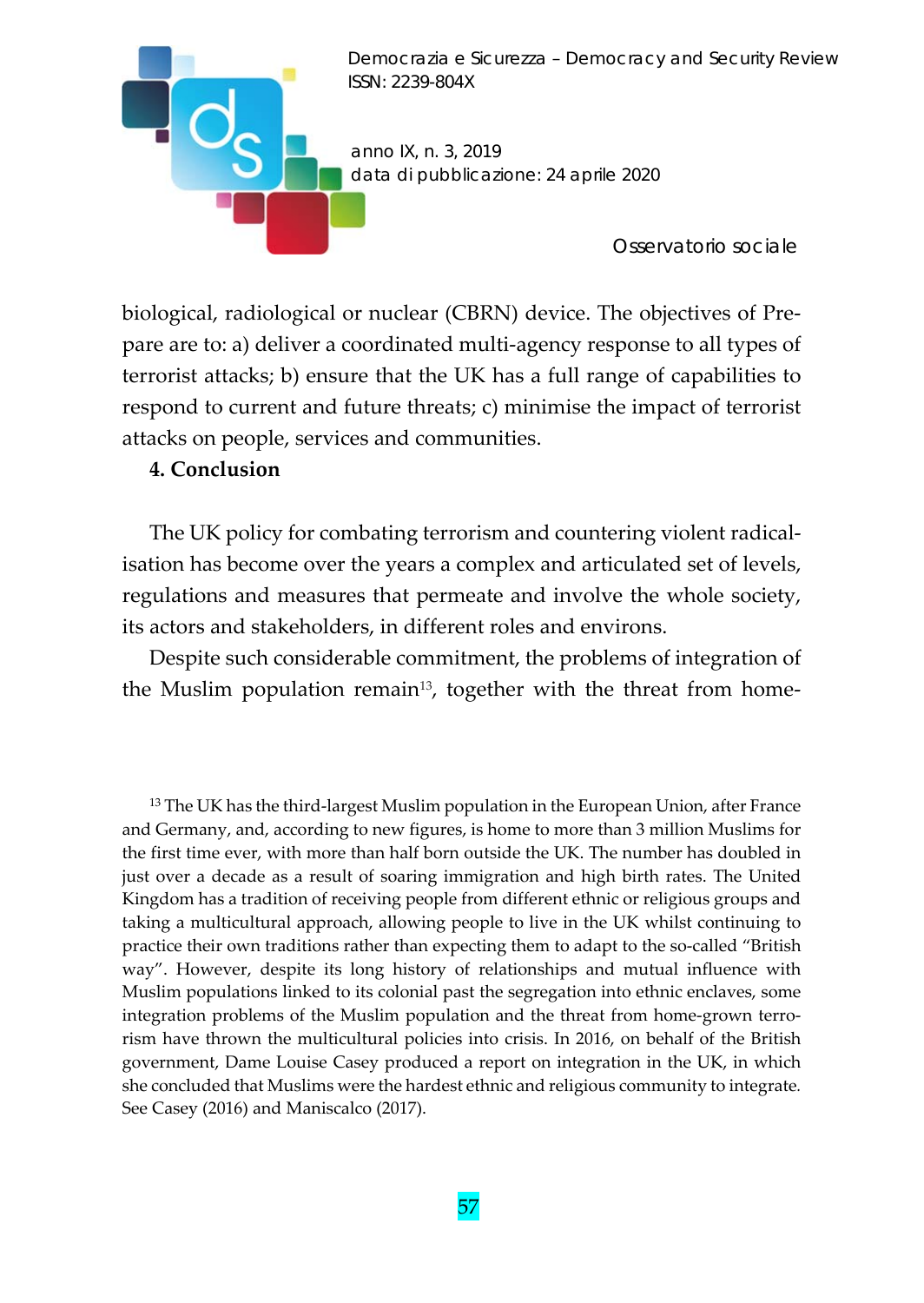*anno IX, n. 3, 2019 data di pubblicazione: 24 aprile 2020* 

*Osservatorio sociale* 

grown terrorism and the proliferation of "low-tech" attacks<sup>14</sup>. Moreover approximately 850 British citizens have travelled to Iraq and Syria to join the Islamic State and other jihadist groups since the beginning of the con‐ flict<sup>15</sup>. Therefore, possible negative consequences and challenges posed by returnee foreign terrorist fighters from the Middle East are.

**D** 

The UK is not the only country in Europe with a failing judicial and monitoring apparatus regarding terrorists. The last London Bridge Terror Attack is the second in recent memory where the jihadist was wearing an electronic tag. The first one took place in Saint‐Étienne‐du‐Rouvray near Rouen (France) in July 2016 when Jacques Hamel an elderly Catholic priest was brutally murdered by two jihadists. One of the attackers, identified as Adel Kermiche, had tried several times to travel to Syria using the passports of family members. He was put under official investigation in May 2015, but released on 18 March 2016 on certain conditions includ‐ ing being fitted with an electronic tag allowing authorities to monitor his movements, to live at his parents' home and to only go out between 8.30am and 12.30pm.

Equally serious, the case of Larossi Abballa, sentenced in 2013 to three years in jail for recruiting jihadists, that carried out in 2016 the atrocious murder, in the name of the Islamic State, in Magnanville of a couple, that

<sup>14</sup> In 2017 the UK witnessed four jihadist attacks: the Westminster Bridge attack on 22 March (6 people, including the perpetrator, were killed in the incident, and 49 people were injured), the Manchester Arena bombing on 22 May (22 people killed and 250 injured), the London Bridge attack on 3 June (8 people were killed and 48 injured), and the London tube train attack on 15 September (30 people were injured). On August 14, 2018, Salih Khater, the 29‐year‐old British citizen, originally from Sudan, injured 3 people by hitting cyclists and pedestrians with a car.

15 https://www.bbc.com/news/uk-32026985.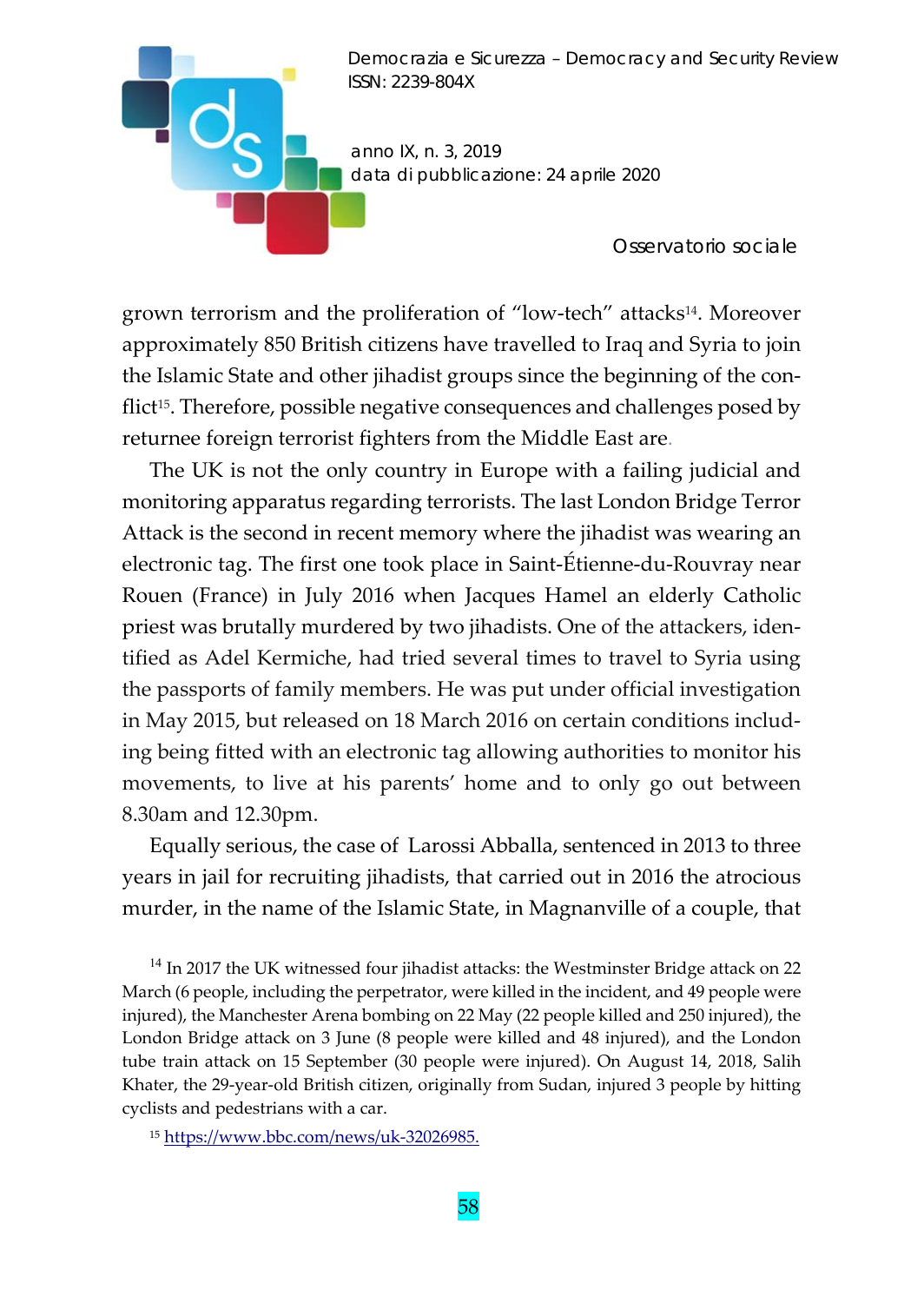

*Osservatorio sociale* 

were both police officers. Other terror attacks in the last few years have been conducted by jihadists who were already flagged in France's special counter‐terrorism database as the attack at Christmas market in Strasburg (December 2018). Recently (October 2019), a jihadist attack took place in‐ side Paris police headquarters. The terrorist, Mickaël Harpon, an IT spe‐ cialist who worked in the intelligence unit of the police headquarters for the last 16 years and held a military clearance stabbed six colleagues. It was later revealed that Harpon had caused alarm among his colleagues as far back as 2015, when he defended the attack on the newspaper *Charlie Hebdo* and that he adhered to a radical vision of Islam.

Belgium also has suffered through the failure of the monitoring me‐ chanism: on 29 May 2018, Benjamin Herman, a prisoner on temporary leave from prison, stabbed two female police officers, took their guns, shot and killed them and a civilian in Liège. Local media report that he may have been radicalised while in jail. It was the 14th time since his de‐ tention that he was granted temporary leave despite being on the national terror watch list.

These failures are also attributable to the real complexity of the phe‐ nomenon and to the very nature of this type of terrorism. The terrorists, over the past few years, have almost always been people born or lived for a large part of their lives in the same countries where they carried out the attacks (Vidino et al. 2017). They are difficult to identify because they are apparently integrated into the social contexts in which they live; they are often young, with different stories of personal and family successes or failures, that, at some point and for reasons difficult to predict, have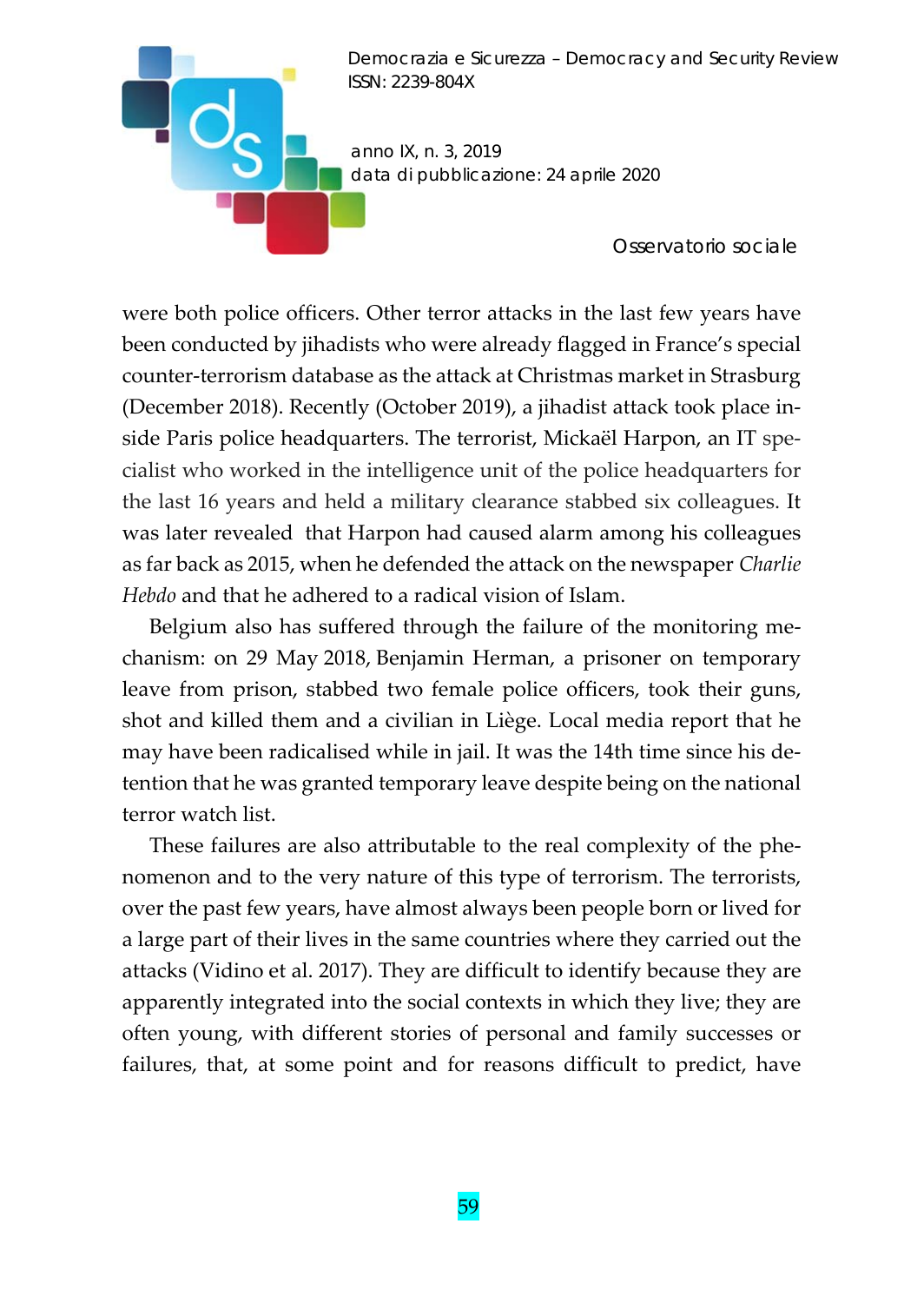

turned into jihadist terrorists. Pathways into radicalisation are highly dis‐ similar, situational and not explicable through a single model (Maniscalco 2016; Antonelli 2019).

From the reconstruction of western jihadist biographies often emerges the rapidity of the transition to terrorist violence. After more or less lengthy periods of latency in which objective conditions and subjective situations predispose to the search for a new "sense" and a new way of life, they "find" almost suddenly their way and embrace without hesitation a doctrine that practices hatred, exalts cruelty and "martyrdom" (Benslama 2016).

Some of them, coming from the roots of common crime, already have a life of violence and are convinced that they have no future; so they seek through a glorious end a personal and collective ransom<sup>16</sup>. They share with others radicalized people, without a criminal past, the rejection of social injustices, the repulsion of Western costumes judged immoral and corrupt, the fear of contamination, the identification with all Muslims considered to be victims of the West and the desire of revenge<sup>17</sup>. Dealing with imprisoned terrorists and reopening communication channels after

 $16$  In Europe there is an evident link between petty crime and terrorism, where individuals on the margins of society and the formal economy or in prison are most vulne‐ rable to radicalisation. In other areas of the world, the relationship between organised crime and terrorism has transformed to one of symbiosis and convergence*.*

<sup>17</sup> The dynamic of so called "chosen trauma" inspires heroic aspirations in order to revenge Muslims killed or oppressed somewhere in the world. According to the psychoanalyst Vamik Volkan, the "chosen trauma" is the process put in place by a group that evokes the memory of a persecutory event and attributes to it an excessive emotional and historical significance (Volkan 2008).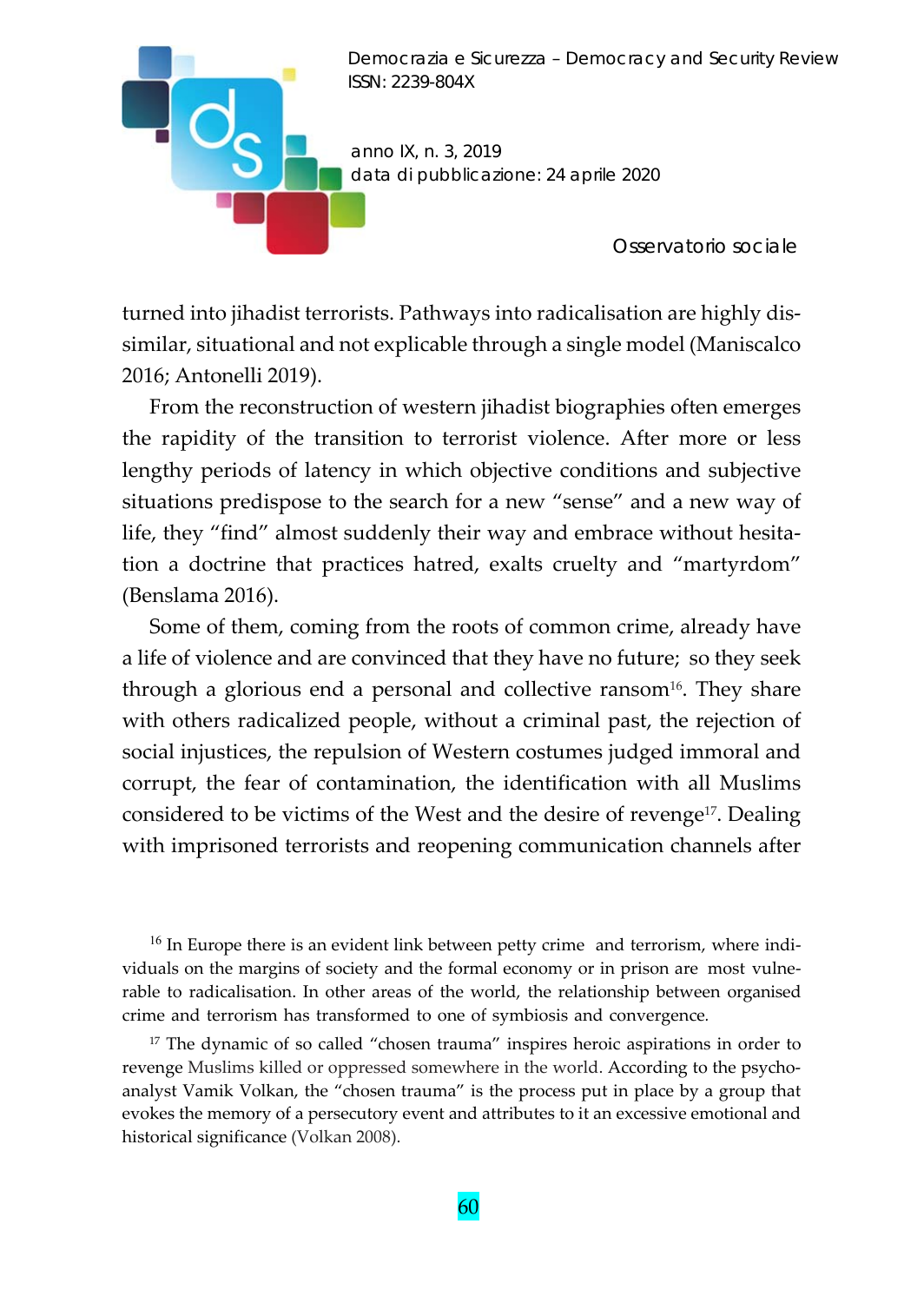

*Osservatorio sociale* 

terrorist violence is an epochal challenge of European countries. We must not allow terrorists to normalise their hatred in our countries.

 $\mathbf{H} \mathbf{C}$ 

Now, after the Isis defeat and the loss of its territorial strongholds in Syria and Iraq, Europe is dealing with the return of Isis's foreign fighters. New problems emerged: How dealing with foreign fighters returnees and imprisoned terrorists? There is a possibility that, upon release, an imprisoned terrorist may carry out terrorist actions. Additionally, even when returnees personally do not carry out attacks back home, they make great tools for recruitment and for guiding public opinion. Terrorist organiza‐ tions usually recruit new members from their established connections – often close friends or family<sup>18</sup>.

The returnees are not monolithic, however. Three types of returnees will give different challenges: The first are the persistent true believers; the second are the defectors who left Isis for different reasons but who remained true believers of the jihadist ideology. The third are the defec‐ tors, who are in the process of dropping their former ideologies. While the first category comprises the most dangerous terrorists, the latter two might be dangerous as well.

The foreign fighters form a small group, but have a big impact on society in terms of anxiety, discomfort and polarisation. In Europe the subject

<sup>18</sup> For example, the brothers Khalid and Ibrahim el-Bakraoui (attack in Brussels, March 2016), Fabien and Jean‐Michel Clain (the first claimed from Syria the attacks in Paris in November 2015 the latter voiced a nachid accompaniment song), Brahim and Salah Abde‐ slan (attack in Paris, November 2015), Said and Chérif Kouachi (attack in Paris, January 2015), Džochar and Tamerlan Tsarnaev (attack in Boston April 2013), Mohamed Merah (Toulouse and Montauban massacre, 2012) and Abdelkadar Merah (now in prison) and their sister Souad (in Syria with her children), Abdelhamid Abaaoud (mind of the attacks in Paris in November 2015) and his younger brother Younes, brought to Syria.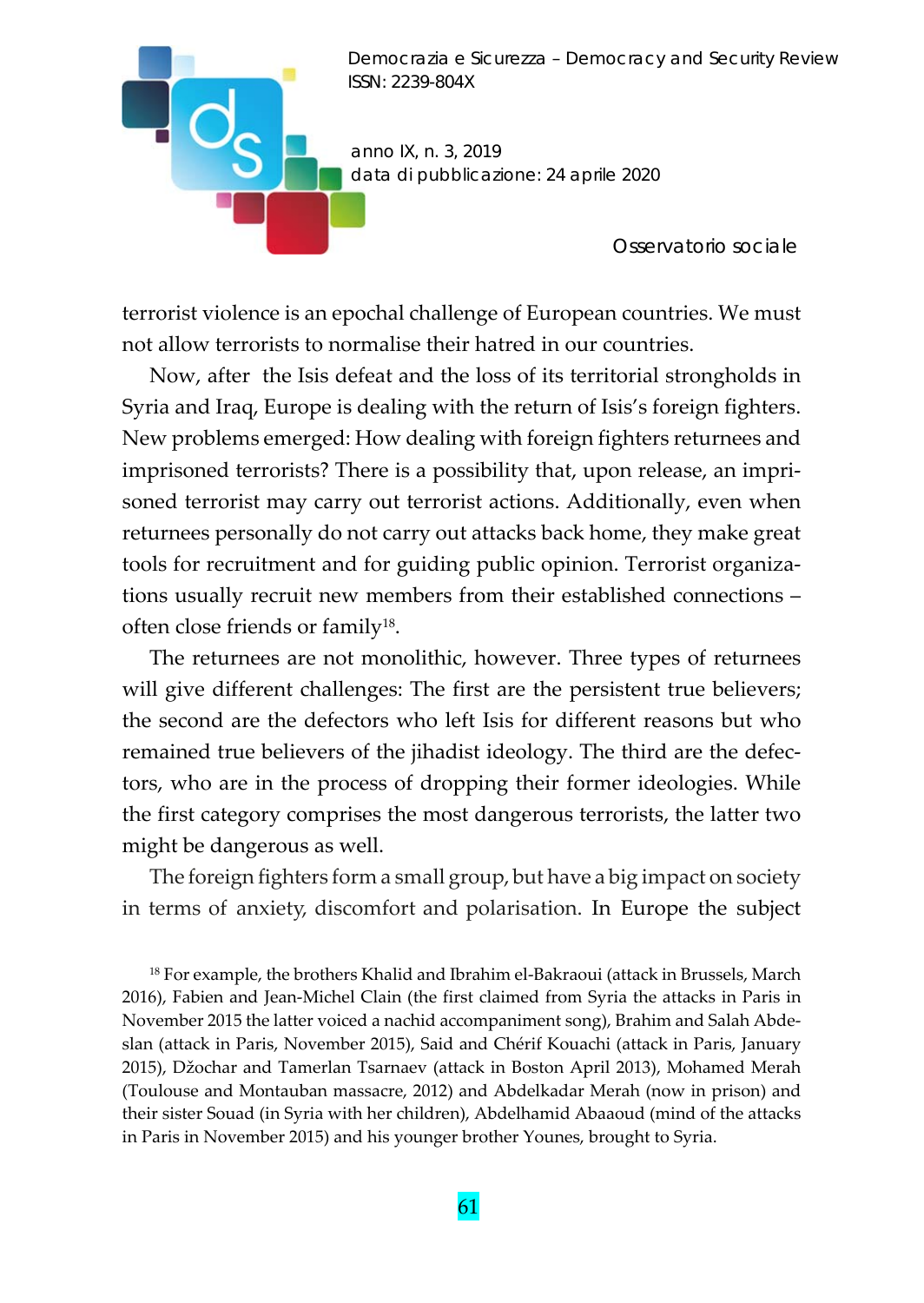

*Osservatorio sociale* 

of repatriation and prosecution of foreign terrorist fighters proved to be an extremely divisive issue. Complex legal and moral questions arise. Is the state responsible for its own war criminals? Does the state have the duty of care in these cases? Do foreign fighters still have a right to citizenship?

If for many years the policies of the European countries have mainly ad‐ dressed prevention as an indispensable tool to try to block radicalisation phenomena in the bud, more recently growing interest in rehabilitating and disengaging former terrorists arose. Several European countries – Den‐ mark, France, Germany, Netherlands, Sweden, the United Kingdom … – have organized deradicalisation programs; nevertheless, the matter is more complex than they had initially expected. In addition, all over in Europe, none of the deradicalisation programs seem to be had any proven effective.

Differentiating from criminal prisoners, radicalised individuals need other forms of rehabilitation programs which take into account their ra‐ dical conviction. According to the majority of the experts, the jihadist ideology is the driver that motivates young women and men, born or living in the West, to engage in global jihad and fight against Western ene‐ mies, more precisely the enemies in their countries of residence.

This ideology provides a common system of beliefs and values, and suggests how to translate that narrative to action. Its basic precepts ask for the implementation of sharia law and the replacement of the system of nation states with a worldwide Caliphate as its ultimate political aims.

Due to the complexity that characterizes them, deradicalisation programs and other efforts to rehabilitate terrorists beyond incarceration pre‐ suppose a commitment that must involve not only the competent authorities, but also civil society and institutions in all their organizations.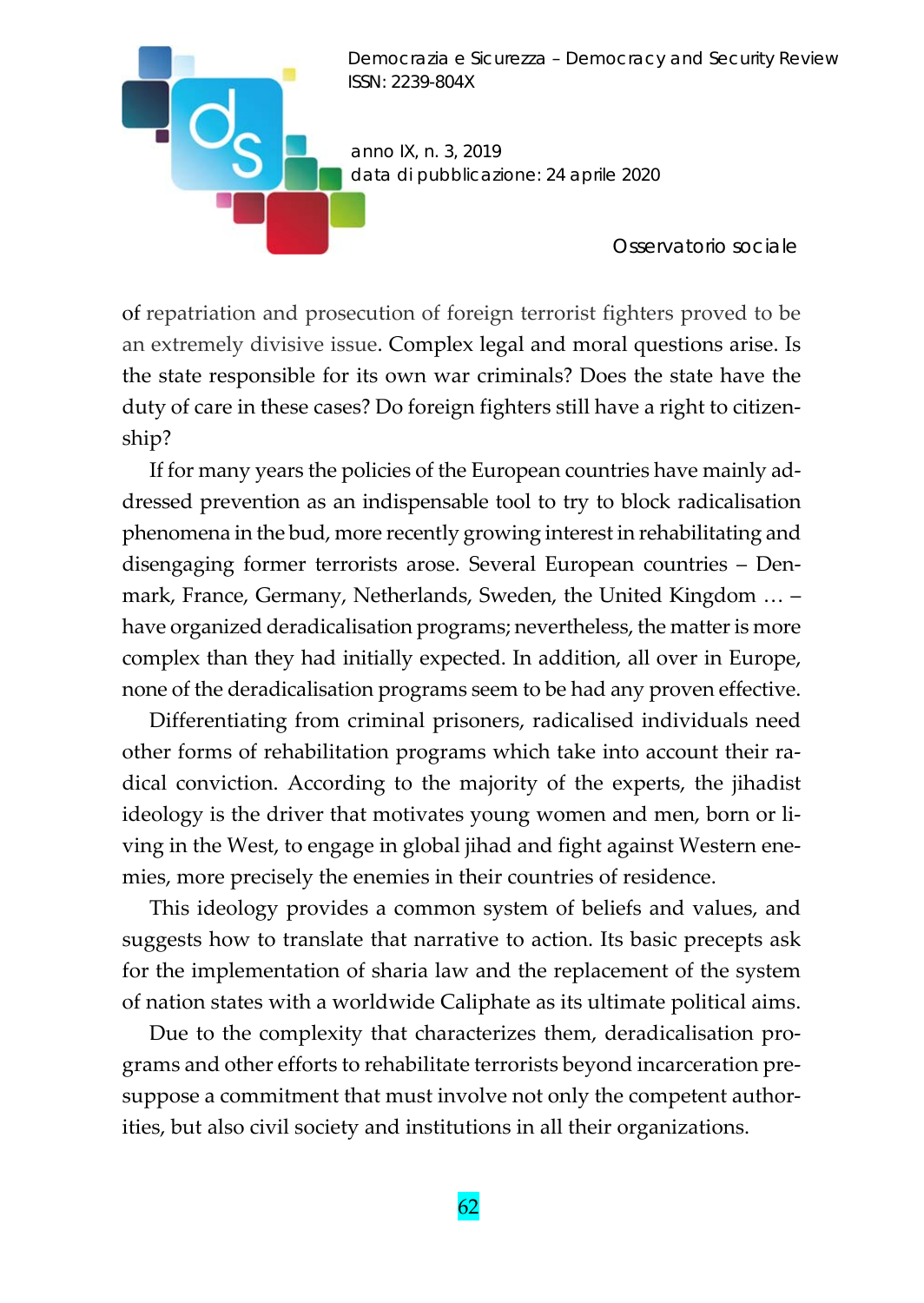

## **References**

Antonelli, F. (ed.) (2019), *The Present and the Future of Violent Radicalisa‐ tion of Europe*, Roma: Roma TrE‐Press.

Benslama, F. (2016), *Un furieux désir de sacrifice : le surmusulman,* Paris: Seuil.

Casey, D.L. (2016), The Casey Review A review into opportunity and integration, December, published at https://assets.publishing.service.gov.uk/government/uploads/system/uploads/attach‐ ment\_data/file/575973/The\_Casey\_Review\_Report.pdf.

Fenwick, H. (2019), *Critiquing approaches to countering extremism via cer‐ tain preventive measures*, July 31, published at https://www.gov.uk/govern‐ ment/publications/critiquing-approaches-to-countering-extremism-viacertain‐preventive‐measures.

Khosrokhavar, F. (2014), *Radicalisation*, Paris: Éditions de la Maison des Sciences de l'Homme.

Maniscalco, M.L. (2016), *Il "canto delle sirene". Narrazioni jihadiste, dina‐ miche settarie e pro‐cessi di radicalizzazione"* in M.L. Maniscalco, E. Pellizzari (cur.), *Deliri culturali. Sette, fondamentalismi religiosi, pratiche sacrificali, ge‐ nocidi*, Torino: L'Harmattan Italia.

Maniscalco, M.L. (2017), *I musulmani in Europa: tra integrazione e radica‐ lizzazione*, in *La cittadinanza europea*, 1.

Maniscalco, M.L. (2019), *The United Kingdom and the preventing radicali‐ sation and terrorism policy*, in M.L. Maniscalco, V. Rosato (eds.)*, Preventing Radicalisation and terrorism in Europe: A comparative analysis of policies*, New‐ castle upon Tyne (UK): Cambridge Scholars Publishing.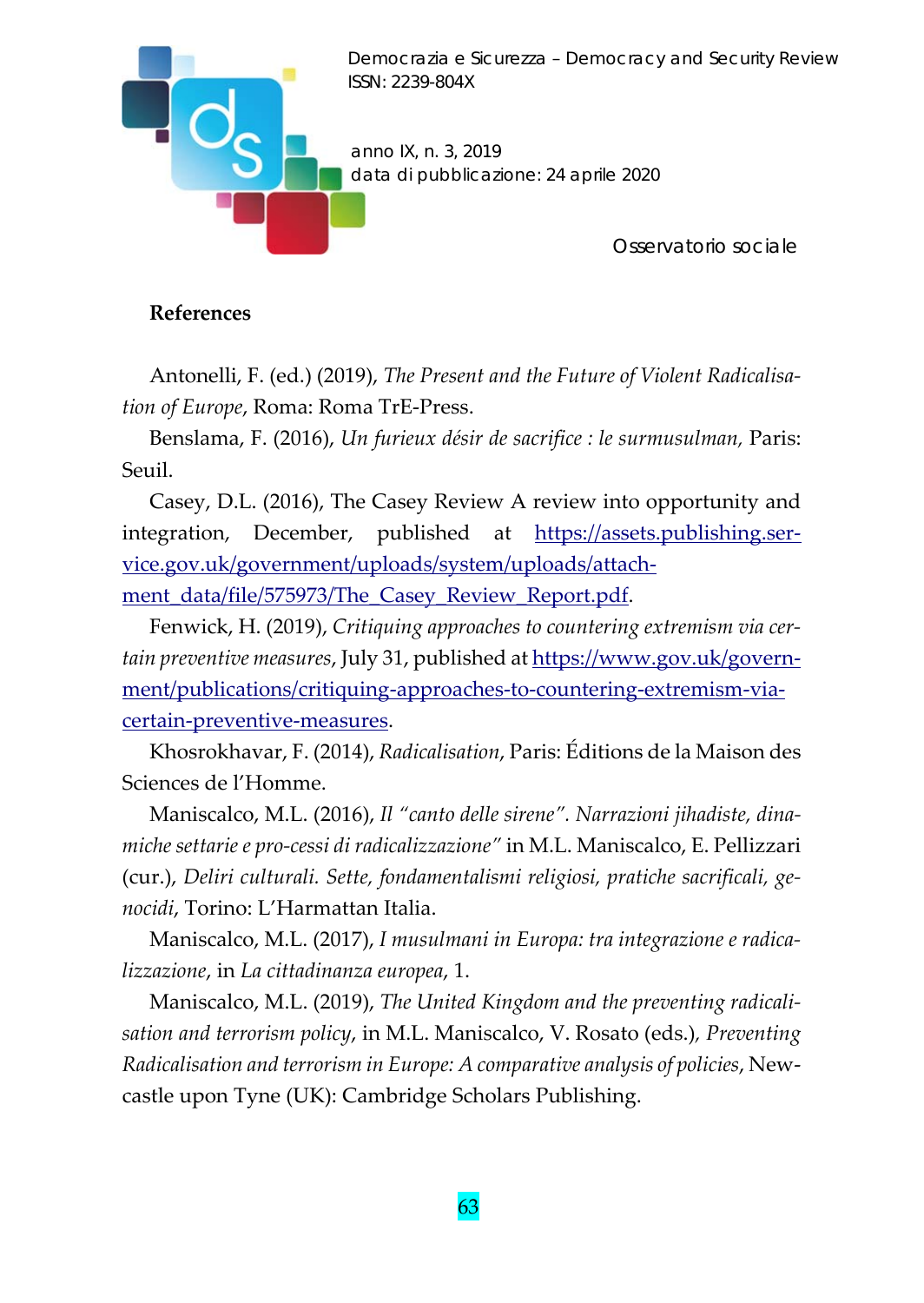

Vidino, L., F. Marone, E. Entenmann (2017), *Fear the Neighbor Radicali‐ zation and Jihadist Attacks in the West*, Milano: Ledizioni LediPublishing, published at www.ispionline.it.

Volkan, V.D. (2008), *Traumas masivos causados por los "otros": Problemas de identitad en grandes grupos, transmisión generacional, "traumas elegidos" y sus consecuencias*, in L.G. Fioroni (ed.), *Los Laberintos de la Violencia*, Buenos Aires: Lugar Editorial.